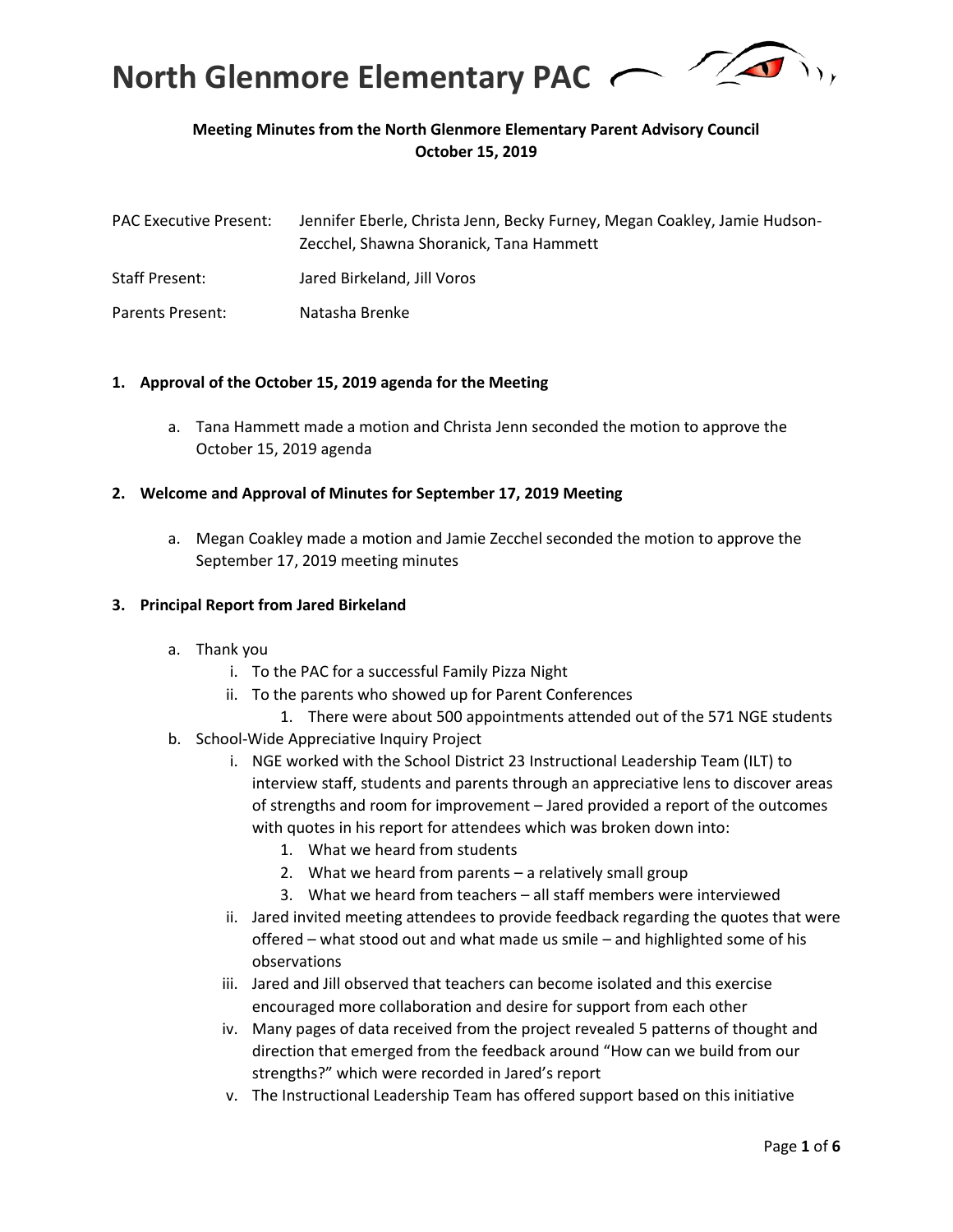

- 1. The ILT works with teachers and schools to support them district-wide
- 2. Additionally, support will be received from SETBC an offshoot of the B.C. Ministry of Education – to support the school
	- a. SETBC's mandate has expanded beyond assistive technology for Special Needs students and NGE is a pilot school for increased inclusivity in the school
	- b. SETBC will be working with NGE over 2 years to work on this initiative
- c. Community Forum Invitation
	- i. November 19, 2019
	- ii. Dr. Knox Middle School
	- iii. The date is in conflict with the next PAC meeting and Jared and Jill are unable to attend the PAC meeting
- d. Halloween October 31
	- i. Classes will be celebrating their own ways
	- ii. Students will be permitted to wear a costume to school
	- iii. Celebration Assembly at 12:15
		- 1. Ends with a school-wide costume parade in the halls
		- 2. Parents are welcome to attend
	- iv. Costume guidelines were included in Jared's report
- e. Upcoming dates see report
	- i. Introducing Fencing Instruction by Matt Clarke October 22
		- 1. He worked with Peter Greer Elementary as well
		- 2. Grade 2-6 classes will have two 30-minutes sessions with Matt to learn fencing techniques
	- ii. November dates (not included in the report)
		- 1. Remembrance Day assembly November 8 at 10:00 and all parents are welcome
		- 2. Photo retakes November 15 in the AM
		- 3. Community Forum November 19

### **4. President's Report from Jennifer Eberle**

- a. Thank you
	- i. Thank you to Glenmore Martial Arts to provide coffee and Timbits to the PAC meeting
	- ii. Thank you to the NGE PAC members who helped with the Pizza Night fundraiser
	- iii. Thank you to Shawna for working out all the details with the banking and eliminating some banking fees
	- iv. Thank you to Megan Coakley for selling left over Gator Gear during the Parent-Teacher conferences – \$552 was raised
	- v. Thank you to Tana Hammett for heading up the first fundraiser
		- 1. The deadline to order from the DSF catalogue is November 4
- b. Community Gaming Grant
	- i. On September 27 we received confirmation that we were approved for \$11,100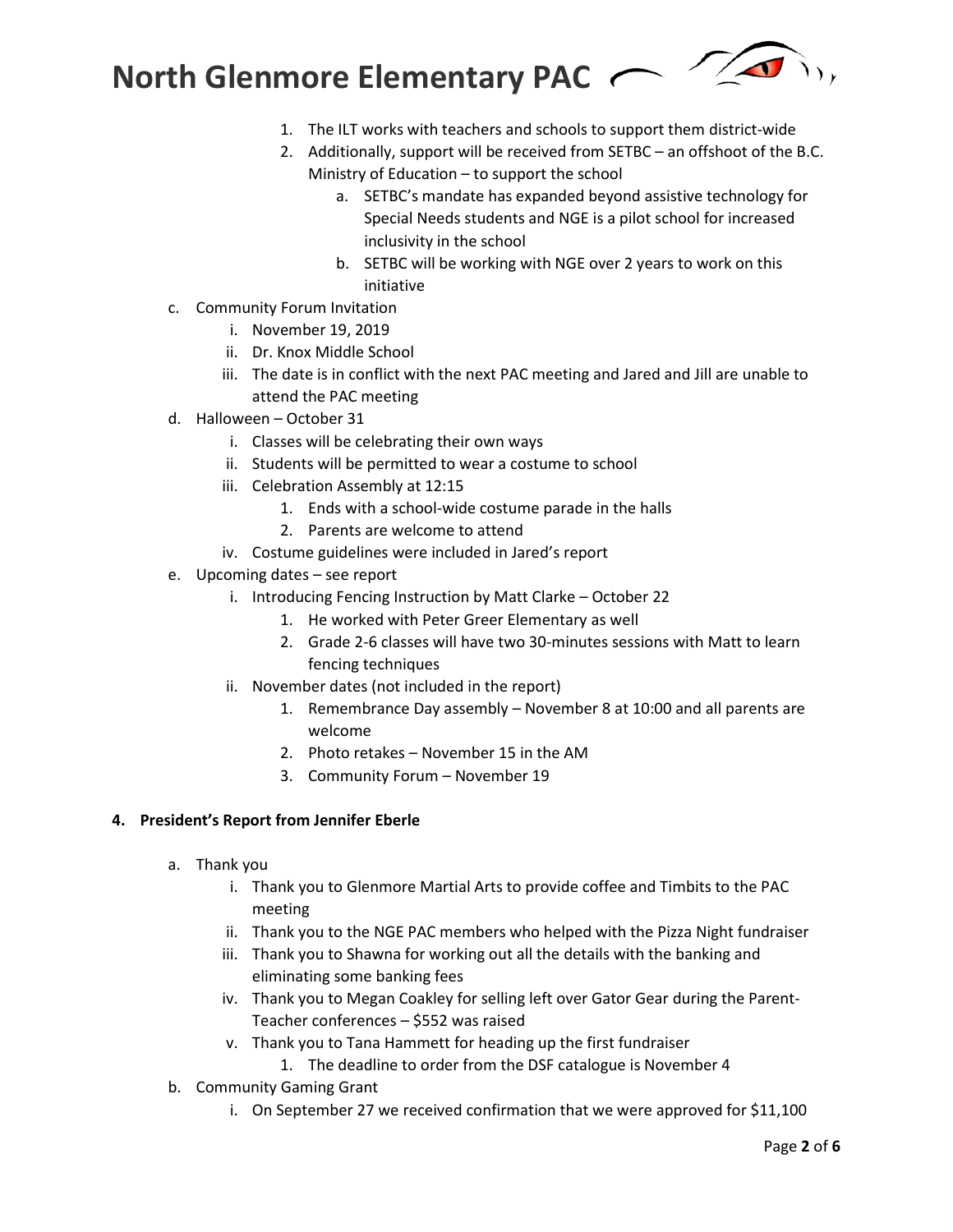# **North Glenmore Elementary PAC**



- ii. Funds are intended for extracurricular activities
- iii. They must be dispersed within 36 months of receiving the funds
- c. Central Okanagan Bursary and Scholarship Society (COBSS)
	- i. Each year the PAC donates \$500.00 to the COBSS for a scholarship offered to a former student of NGE – the cost is \$525.00 to include a \$25.00 administrative fee
	- ii. The applicant must possess strong work ethic and be involved in a community activity
	- iii. Applications open December 3, 2019 and close January 13, 2020
	- iv. Eligible students are scheduled to graduate high school in 2020 and will be attending a Post-Secondary school in the fall of 2020
	- v. The award dollar amount is not included on the application, so applicants will apply based on eligibility rather than the pursuit of the monetary amount
	- vi. Motion to approve to give COBSS \$525 (\$500.00 bursary plus \$25.00 administrative fee) by Becky Furney and seconded by Christa Jenn
- d. PAC Funding Requests by teachers Report by Jill Voros
	- i. 2 Crash mats need to be replaced; they are not safe
		- 1. Requested by Jennifer Moffatt (grade 3/4) for High Jump for Track at the Apple Bowl and Districts
		- 2. Quoted at \$2020 each plus an estimated \$250 for shipping
		- 3. Jill mentioned that the alternative would be to order new covers for each existing mat at \$800 each
	- ii. New load of sand and a box for the sand box area in the North Playground
		- 1. Truck and sand approximately \$250.00
		- 2. District to build approximately \$200.00
		- 3. If parents initiate the project, we can hire outside contractors
	- iii. Delineator cones for Snowsell Road
		- 1. Requested by Jill Voros
		- 2. She requires 6 more to block parking in front of the school directly south of the school parking lot entrance
		- 3. She can chain the cones together for higher effectiveness
		- 4. Quoted a set of 4 for \$165.00 or 12 for \$353.92 through Amazon Prime
	- iv. Operations has approached NGE regarding the North Playground in that a future upgrade will be required to make it more inclusive as the pebbles used are not up to standard and deems the playground as "not inclusive"
		- 1. A Zoom meeting between NGE and Operations will be held on Friday, October 18
		- 2. NGE wants to work with Operations to schedule all changes simultaneously
		- 3. All upgrades must be done by 2021
	- v. Rose Ann Wilson NGE's Aboriginal Advocate
		- 1. Rose Ann will be facilitating an Indigenous horticulture awareness project remaining Courtyard funds previously donated to the school from PAC will be used to fund this project
		- 2. An educational component will be offered to the students as part of this initiative as well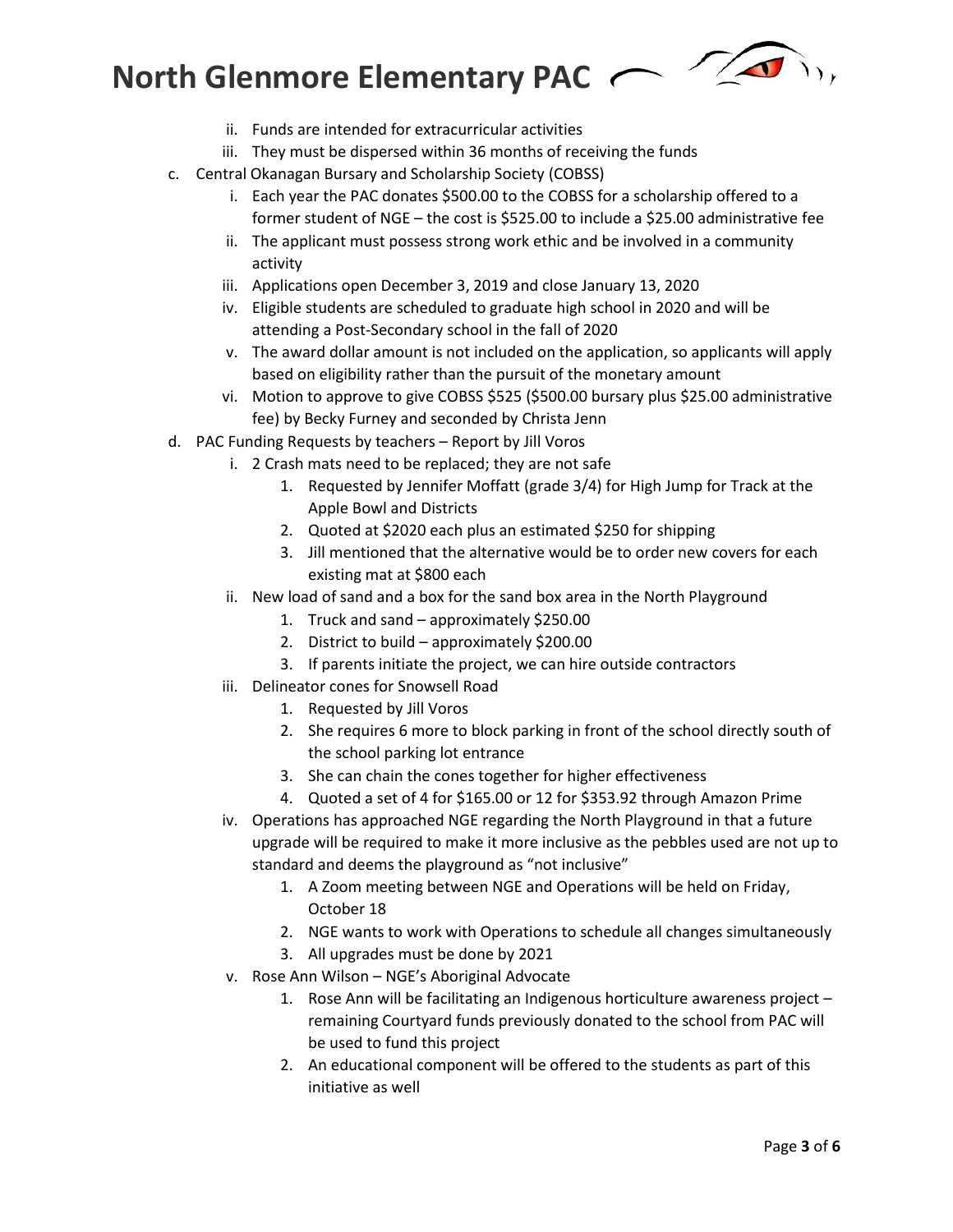**North Glenmore Elementary PAC** 



vi. Jared is meeting with Splash Math regarding the cost of licensing to see if there is room for saving and will be discussing the need for Splash Math – PAC has funded this in the past and the cost roughly averages to \$1300 for the year

# e. Upcoming Dates

- i. Holiday Movie and Treat event
	- 1. Movies must be rated G
	- 2. Separate movies for the younger and older groups Jill noted that it works well to offer 2 shorter movies to the younger group to incorporate a break
- ii. Family Dance Thursday, February 20, 2020
	- 1. Possible DJ could use Dr. Knox Leadership Program
	- 2. Megan to talk to a contact affiliated with the Dr. Knox Leadership group (PAC will offer an honorarium and pizza) and to Les, the DJ from last year's Spring Fair
	- 3. Jennifer proposed that we can potentially incorporate a PAC fundraiser at the event – we can offer a concession of candy bags and water
- iii. Spring Fair TBD
	- 1. There is no coordinator yet
	- 2. Jennifer proposed that we initiate a potential event date and start reserving some easy and typical services as preparatory planning
		- a. Can petition to the City of Kelowna to have Park and Play
		- b. Sunripe
		- c. Do pizza again
		- d. Ticket system by Megan again
		- e. Raffle Baskets
		- f. DJ same as last year Megan to inquire
	- 3. Proposed Friday, May 22 as the date and 5:30-8:00 as the time, extending it from last year's time by 30 minutes
	- 4. PAC is considering the option to plan Spring Fair as a combined effort by PAC Exec members to share the jobs as a back up in the case we do not find a coordinator
	- 5. PAC will continue to search for a potential Spring Fair coordinator in the meantime
- iv. Teacher Appreciation Luncheon deferred to the next meeting as it will not take place until June 2020

### **5. Vice President's Report by Christa Jenn**

a. Nothing to report at this time

### **6. Treasurer's Report by Shawna Shoronick**

- a. Changing signers is completed
- b. The banking charges have been changed from \$31.00 per month to \$6.00 per month due to Shawna's initiatives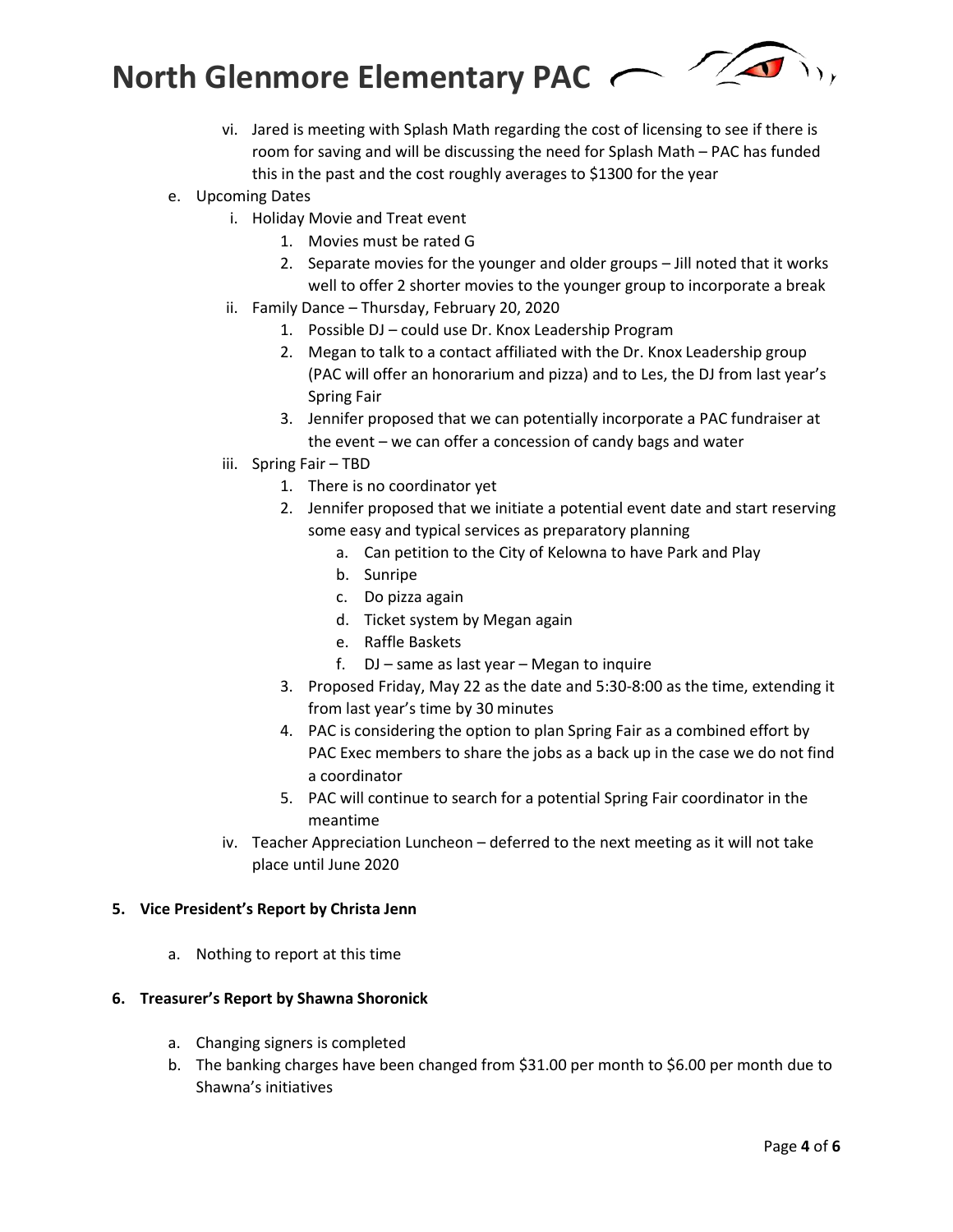$\sqrt{2}$ **North Glenmore Elementary PAC**

- c. We now have online banking, accessible by Shawna online transfers require approval from another member
- d. A night key option that was never used was closed and we received a credit of approximately \$4.00
- e. Two PAC Savings accounts were reviewed these are both connected to chequing accounts
	- i. Shawna confirmed they are not term deposits
	- ii. We can move the amounts into the chequing account associated with each and close the Savings accounts
- f. Money came in for the Gaming Account
- g. Shawna received confirmation from PAC that previous amounts in the Grade 6 account stays there from year to year as a buffer amount
- h. Shawna is ensuring transparency with all reports and accounts
- i. Jill requested funds for basketballs for \$1585.25 for the year which uses the total amount allocated for both terms
	- i. The funds can be taken from the Gaming account

## **7. Fun Lunch Report by Jamie Zecchel**

- a. There is a balance forward in the Hot Lunch account: a surplus of \$9000
	- i. The cycle will be done in December
	- ii. In January PAC can decide what to do with the use of the funds
- b. Jamie has made changes to our vendors over the past couple of years to improve the profit margin
- c. Currently there are only 2 unpaid accounts for Hot Lunch (one from last year) which is a record for outstanding accounts
- d. Jamie will set up Sign-Up Genius for volunteers possibly for each grade
- e. Megan Coakley suggested for Jamie to email Teachers of Grade 1 classes to introduce volunteer opportunities as Grade 1 parents are new to Hot Lunch

## **8. Special Events Coordinator's Report by Megan Coakley**

- a. Megan will have movie suggestions for the Holiday Movie event next meeting
- b. Megan will talk to Les about being a DJ for the school dance and Spring Fair
- c. There was an aunt of NGE students who reached out to PAC through Facebook as a photographer offering a fundraiser but received no response, so Megan offered this to the photographer as a Grade 6 fundraiser instead because she was messaged privately by her
- d. There will be a Grade 6 Fundraiser meeting on Thursday, October 17 after the meeting, Megan will provide PAC with a list of the fundraising events that the Grade 6 committee will be heading up this year

## **9. Fundraiser Coordinator's Report by Tana Hammett**

- a. The DSF fundraiser going well and we have \$700.00 in sales so far
	- i. Distribution date
		- 1. Tana requested help with distribution from PAC Executive Members